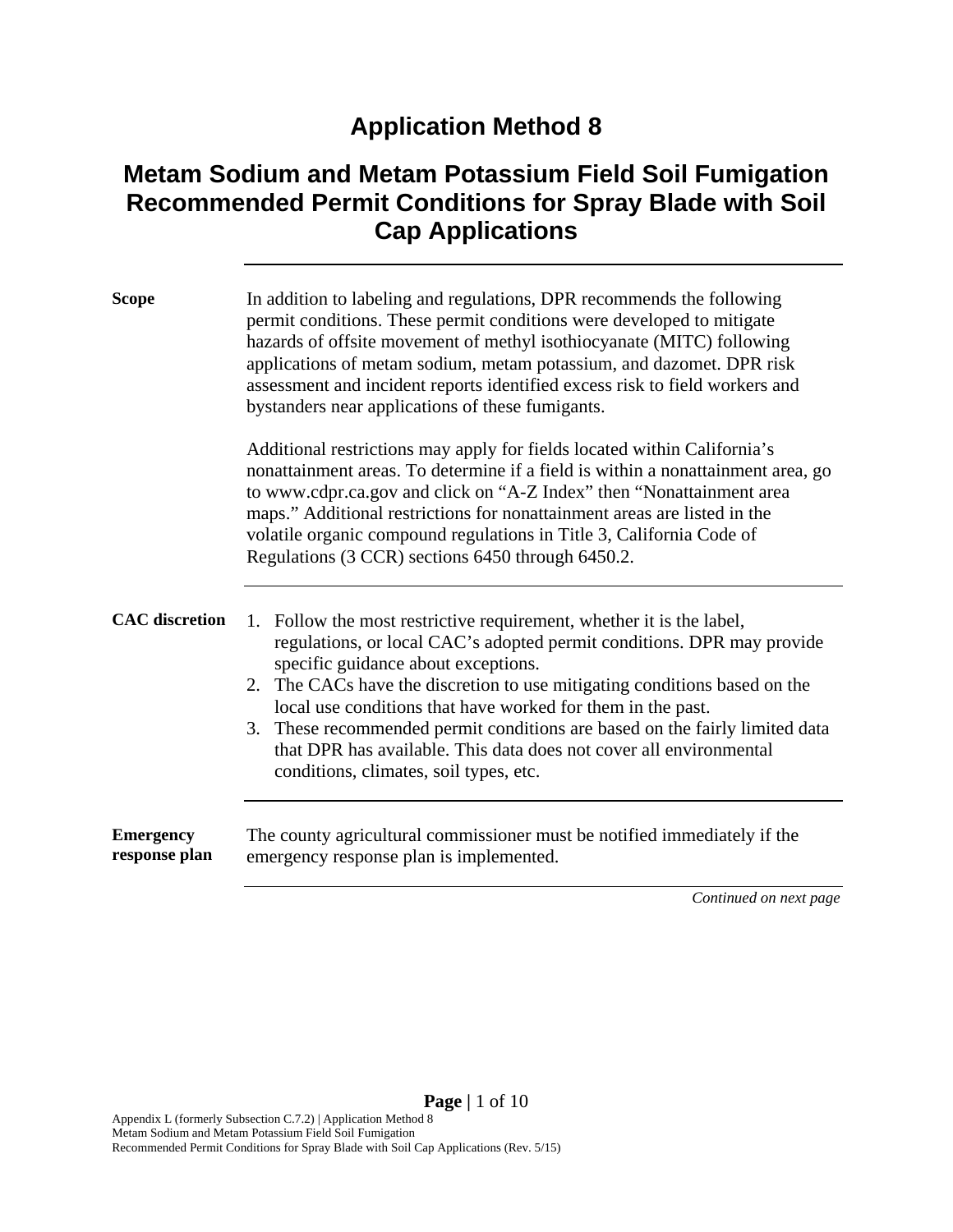# **Metam Sodium and Metam Potassium Field Soil Fumigation Recommended Permit Conditions for Spray Blade with Soil**

**Cap Applications, Continued** 

| <b>Restrictions</b><br>near Schools,<br>Day care<br>centers, and<br><b>Preschools</b> | 1. When made to more than 5 acres, applications are prohibited when $\frac{1}{2}$ mile<br>or less from the perimeter of a school property (see Appendix I for<br>definition of "School") unless the school is not scheduled to be in session<br>during both the application and the 36-hour period following the end of<br>the application.<br>2. When made to 5 acres or less, applications are prohibited when 1/4 mile or<br>less from the perimeter of a school property unless the school is not<br>scheduled to be in session during both the application and the 36-hour<br>period following the end of the application. |
|---------------------------------------------------------------------------------------|---------------------------------------------------------------------------------------------------------------------------------------------------------------------------------------------------------------------------------------------------------------------------------------------------------------------------------------------------------------------------------------------------------------------------------------------------------------------------------------------------------------------------------------------------------------------------------------------------------------------------------|
| <b>Specific</b><br>application<br>requirements                                        | The following requirements apply to all spray blade applications of metam<br>sodium and metam potassium:<br>All application equipment must be inspected immediately prior to<br>1.<br>beginning the application to assure it is in good working condition.<br>2. The treated area must be covered with at least 6 inches of untreated<br>soil, either as a result of incorporating the material to this depth, or by<br>applying a cap of untreated soil.                                                                                                                                                                       |
| <b>Permit</b><br>applications                                                         | Permit applications must include a map of all "occupied structures" and<br>"bystander areas" (see Appendix I for definitions of "Occupied Structure" and<br>"Bystander Area") within 1/2 mile of the fumigation site and all schools within<br>1 mile of the fumigation site.                                                                                                                                                                                                                                                                                                                                                   |

*Continued on next page*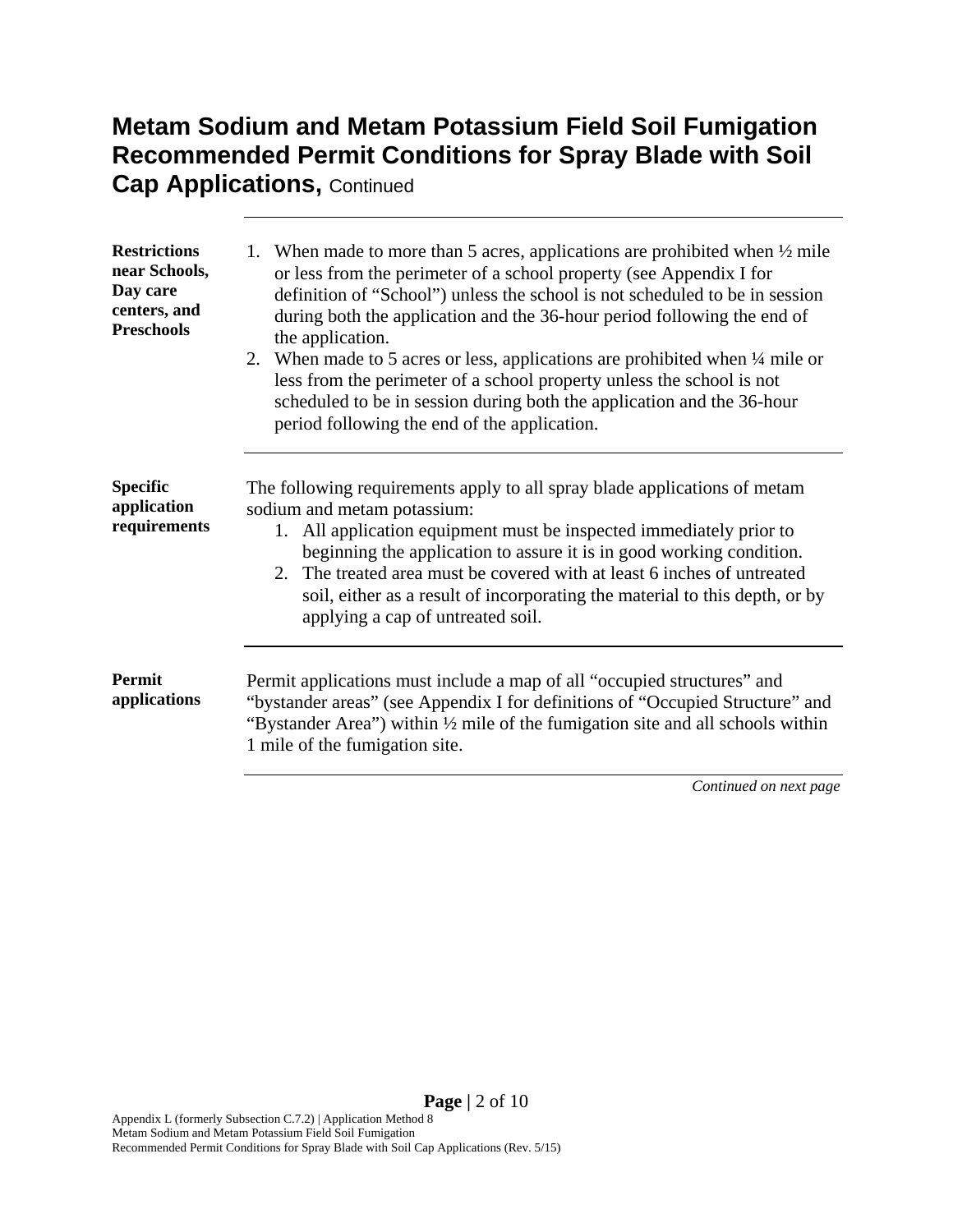### **Metam Sodium and Metam Potassium Field Soil Fumigation Recommended Permit Conditions for Spray Blade with Soil Cap Applications, Continued**

| Notice of intent             | The Notice of Intent (NOI) is required to be submitted at least 48 hours<br>1.                                                                                                                                                                                                     |  |
|------------------------------|------------------------------------------------------------------------------------------------------------------------------------------------------------------------------------------------------------------------------------------------------------------------------------|--|
|                              | prior to the start of fumigation.                                                                                                                                                                                                                                                  |  |
|                              | 2. In addition to information required in 3 CCR section 6434(b), the<br>following information must be submitted with the NOI:                                                                                                                                                      |  |
|                              | The number of application blocks to be treated and acreage of each<br>application block.                                                                                                                                                                                           |  |
|                              | The time (within a 12-hour window) that each application is scheduled<br>$\bullet$<br>to commence. If the application fails to commence within the 12-hour<br>window, a new NOI is required, but another 48-hour waiting period<br>would not be needed unless required by the CAC. |  |
|                              | The buffer zone size and buffer zone duration if longer than required<br>$\bullet$<br>by the label.                                                                                                                                                                                |  |
|                              | The certified applicator's 24-hour contact telephone number.                                                                                                                                                                                                                       |  |
|                              | Written agreement(s) required by labeling to allow the buffer zone to<br>extend onto any areas not under the control of the owner of the                                                                                                                                           |  |
|                              | application block, if applicable. (Attach these agreements to the<br>Fumigation Management Plan.)                                                                                                                                                                                  |  |
|                              | Include the map required for the Fumigation Management Plan in the<br>NOI.                                                                                                                                                                                                         |  |
|                              |                                                                                                                                                                                                                                                                                    |  |
| <b>Application</b><br>timing | Metam sodium and metam potassium spray blade with soil cap applications<br>must start no earlier than 1 hour after sunrise and must be completed no later<br>than 1 hour before sunset.                                                                                            |  |
|                              |                                                                                                                                                                                                                                                                                    |  |

*Continued on next page*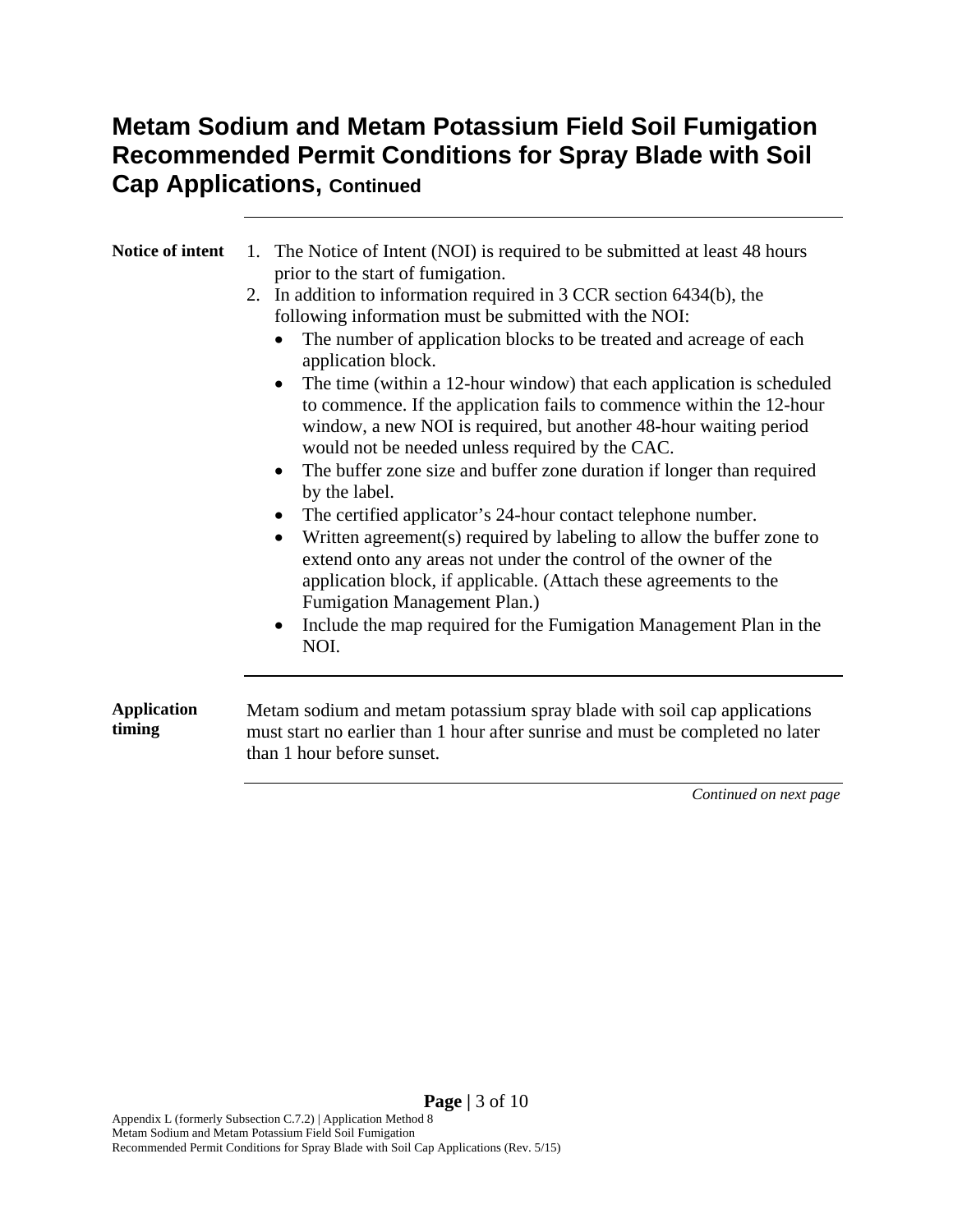# **Metam Sodium and Metam Potassium Field Soil Fumigation Recommended Permit Conditions for Spray Blade with Soil**

#### **Cap Applications,** Continued

| Buffer zones | 1. Label buffer zone credits are not allowed. |
|--------------|-----------------------------------------------|
|              |                                               |

- 2. Tables
	- Use the buffer zone table on the label to determine the buffer zone distance incorporating the following restrictions:
		- i. All metam sodium spray blade injection applications require a minimum buffer zone of 100 feet.
		- ii. All metam potassium spray blade injection applications require a minimum buffer zone of 90 feet.
- 3. Permission for adjoining properties
	- When the buffer zone of an application block extends onto an area not under the control of the owner of the application block, a written agreement must be submitted with the NOI and attached to the Fumigation Management Plan.
	- If the written agreement is not included in the NOI, the buffer zone cannot encroach beyond the property line of such areas (residential areas, occupied structures, publicly owned parks, etc., as described on the product label).

*Continued on next page* 

**Page |** 4 of 10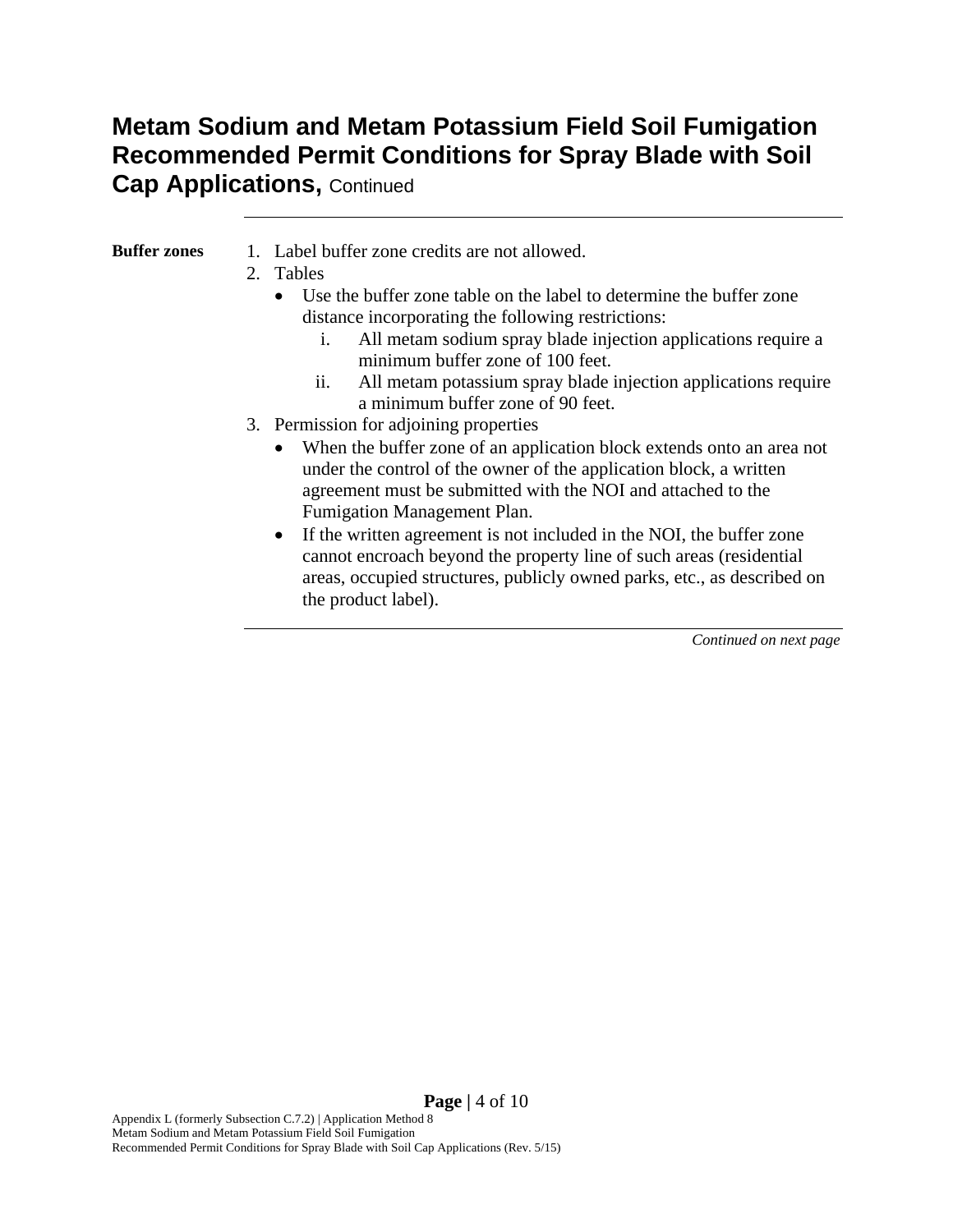### **Metam Sodium and Metam Potassium Field Soil Fumigation Recommended Permit Conditions for Spray Blade with Soil Cap Applications, Continued**

| <b>Application site</b><br>monitoring<br>requirements | 1. General Requirements<br>Monitoring information must be recorded on the form "Monitoring<br>During Application (Field Fumigation) DPR-ENF-223" or an<br>equivalent form and attached to the Post-Application Summary.<br>If monitoring indicates a change that could result in offsite movement<br>$\bullet$<br>(e.g., increased or greatly decreased wind speed, change in wind<br>direction toward occupied structures) the certified applicator<br>supervising the application must be ready to carry out the<br>requirements described in the Emergency Response Plan located in<br>the Fumigation Management Plan.<br>Application site monitoring as described in this permit condition is<br>separate from the "Fumigant Site Monitoring" option of the<br>"Emergency Preparedness and Response Measures" specified on the<br>label, and must be conducted for each application.<br>Whenever "Emergency Preparedness and Response Measures" are<br>triggered, and the "Fumigant Site Monitoring" option is selected, the<br>supervising certified applicator must ensure that the monitoring is<br>conducted as follows:<br>o Monitoring must be done at the outer edge of the buffer zone.<br>Monitoring must be done in the direction of bystanders,<br>$\circ$<br>residences, and businesses, and in the direction that the wind is<br>blowing.<br>Monitoring must be done in all directions on calm days (see<br>$\circ$<br>Appendix I for definition of "Calm Day").<br>Person monitoring must have full olfactory capabilities (e.g.,<br>$\circ$<br>not impaired by allergies or colds).<br>The county agricultural commissioner must be notified immediately if<br>the emergency response plan is implemented.<br>2. Pre-Application<br>Monitor and document wind speed and direction, and soil and air<br>temperature at the application site immediately prior to application. |
|-------------------------------------------------------|-------------------------------------------------------------------------------------------------------------------------------------------------------------------------------------------------------------------------------------------------------------------------------------------------------------------------------------------------------------------------------------------------------------------------------------------------------------------------------------------------------------------------------------------------------------------------------------------------------------------------------------------------------------------------------------------------------------------------------------------------------------------------------------------------------------------------------------------------------------------------------------------------------------------------------------------------------------------------------------------------------------------------------------------------------------------------------------------------------------------------------------------------------------------------------------------------------------------------------------------------------------------------------------------------------------------------------------------------------------------------------------------------------------------------------------------------------------------------------------------------------------------------------------------------------------------------------------------------------------------------------------------------------------------------------------------------------------------------------------------------------------------------------------------------------------------------------------------------------------------------------------------------|
|                                                       | Continued on next page                                                                                                                                                                                                                                                                                                                                                                                                                                                                                                                                                                                                                                                                                                                                                                                                                                                                                                                                                                                                                                                                                                                                                                                                                                                                                                                                                                                                                                                                                                                                                                                                                                                                                                                                                                                                                                                                          |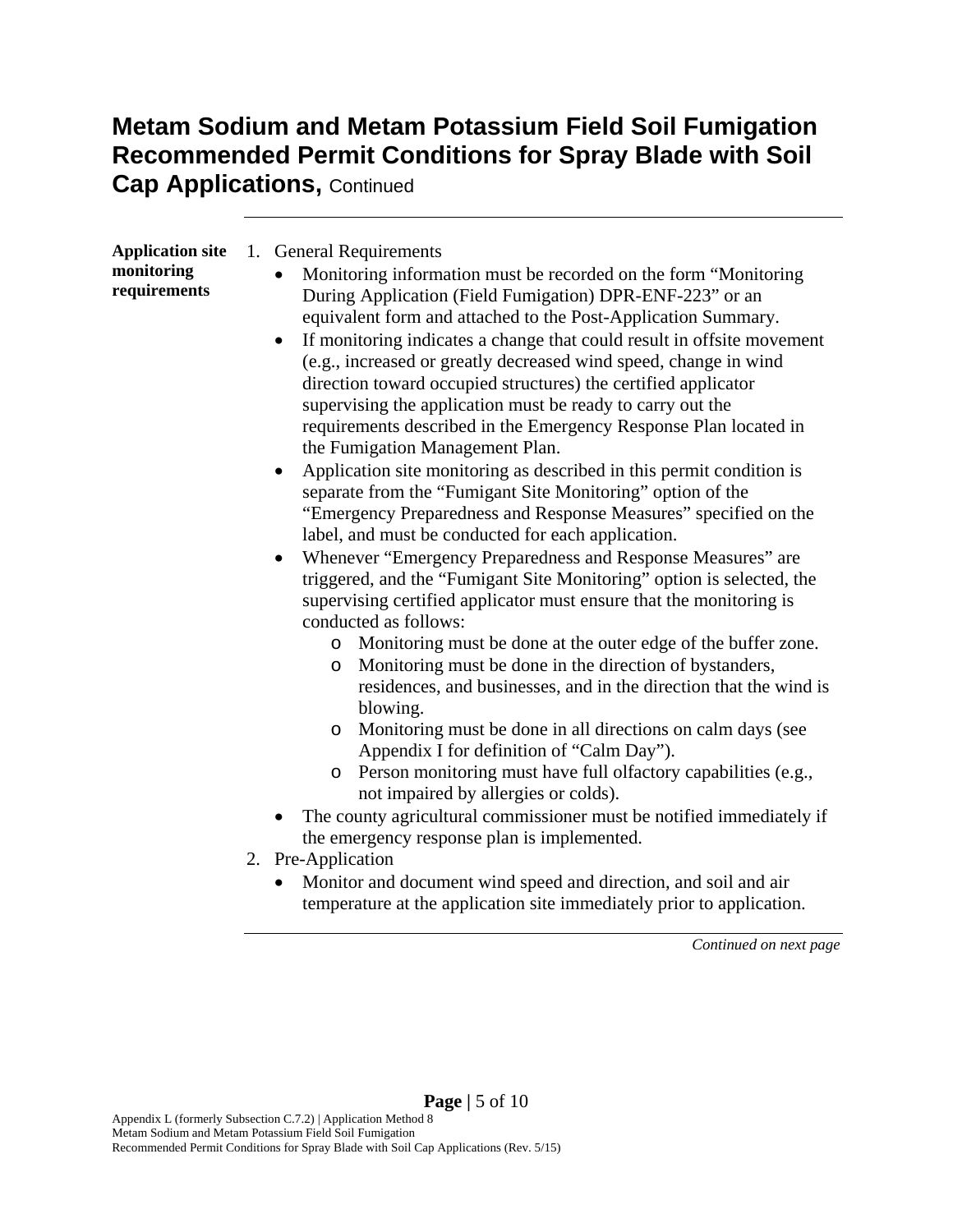### **Metam Sodium and Metam Potassium Field Soil Fumigation Recommended Permit Conditions for Spray Blade with Soil Cap Applications,** Continued

| <b>Application site</b><br>monitoring<br>requirements<br>(continued) | 3. During Application<br>The following conditions must be monitored every hour until the<br>application is completed, recorded on the form "Monitoring During<br>Application (Field Fumigation) DPR-ENF-223" or an equivalent form<br>during the application, and attached to the Post-Application Summary:<br>Wind speed and wind direction; and<br>$\circ$<br>Any unusual conditions observed at or adjacent to the<br>O<br>application site (e.g., odor, reported symptoms exposure,<br>equipment failure, or spill).                                                                                                                                                 |
|----------------------------------------------------------------------|--------------------------------------------------------------------------------------------------------------------------------------------------------------------------------------------------------------------------------------------------------------------------------------------------------------------------------------------------------------------------------------------------------------------------------------------------------------------------------------------------------------------------------------------------------------------------------------------------------------------------------------------------------------------------|
|                                                                      | 4. Post-application                                                                                                                                                                                                                                                                                                                                                                                                                                                                                                                                                                                                                                                      |
|                                                                      | On the day of application, the certified applicator supervising the<br>application must ensure that a trained handler is at the site continually<br>from 1 hour before sunset through 1 hour after sunset, in addition to<br>the periods required to conduct post-application monitoring. If the<br>trained handler is an employee, he or she must have authority to<br>initiate the Emergency Response Plan whenever needed, or must be<br>able to immediately contact the person who has that authority.<br>• Post-application field monitoring shall be conducted for 12 hours<br>following application and recorded on "Monitoring Post-Application"<br>$\mathbf{F}$ |

DPR-ENF-224" or an equivalent form and attached to the Post-Application Summary. Specific monitoring requirements are shown in Tables 1 and 2.

#### **Table 1. Frequency of Post-Application Monitoring Required Near "Schools"**

| <b>Distance to Perimeter of Nearest</b>     | <b>Monitoring Requirements</b> |
|---------------------------------------------|--------------------------------|
| <b>School* Property</b>                     |                                |
| $\frac{1}{2}$ mile or less and school is    | Every hour                     |
| scheduled to be in session                  |                                |
| (application block size must be 5)          |                                |
| acres or less)                              |                                |
| Greater than $\frac{1}{2}$ mile and up to 1 | Every 2 hours                  |
| mile, and school is scheduled to be         |                                |
| in session                                  |                                |

\*See Appendix I for definition of "School"

*Continued on next page*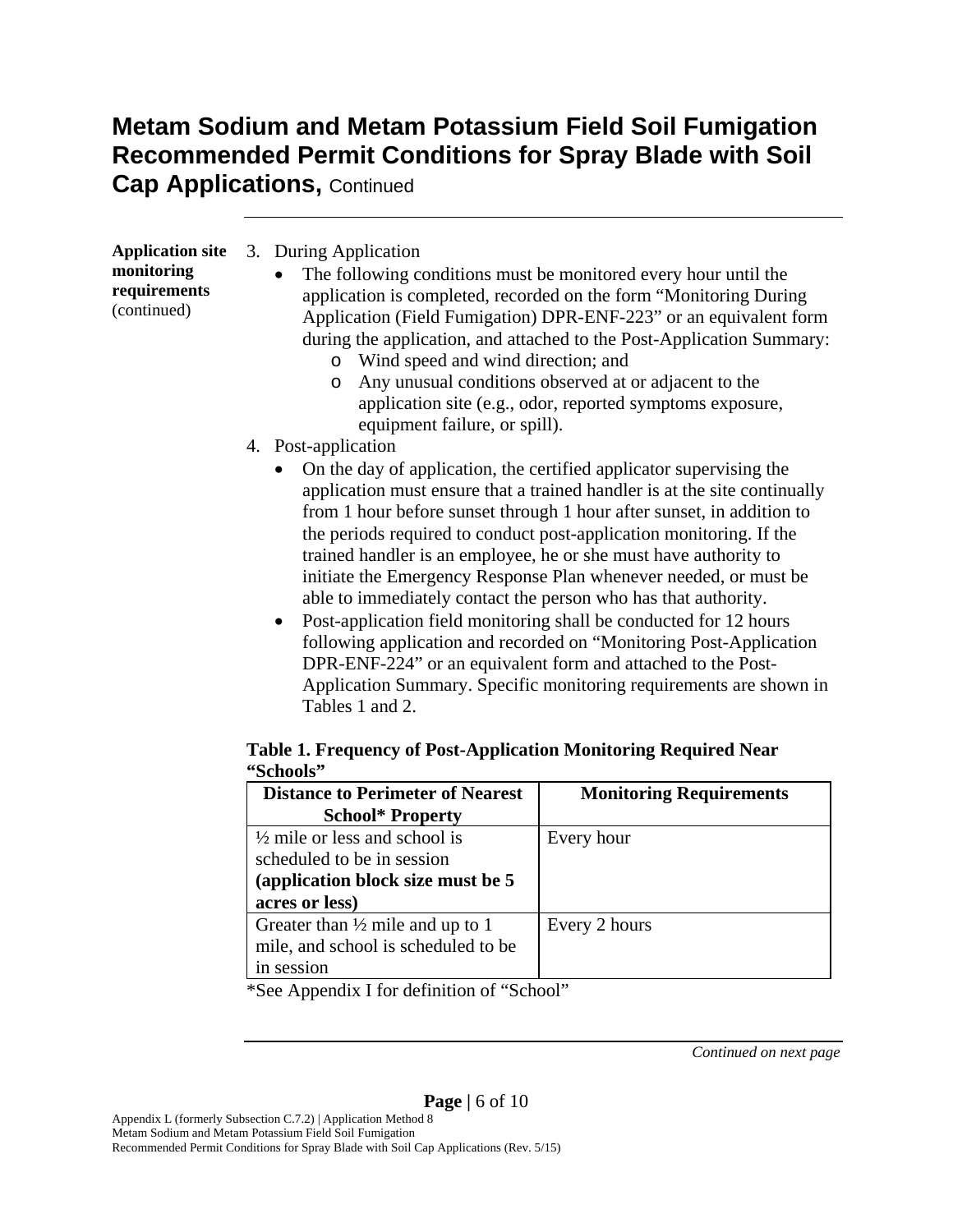# **Metam Sodium and Metam Potassium Field Soil Fumigation Recommended Permit Conditions for Spray Blade with Soil**

**Cap Applications, Continued** 

| <b>Application site</b><br>monitoring       | Table 2. Frequency of Post-Application Monitoring Required Near<br>"Occupied Structures" or "Bystander Areas"                                                                                                                                                                                                                                                                                                                                  |                                |  |  |
|---------------------------------------------|------------------------------------------------------------------------------------------------------------------------------------------------------------------------------------------------------------------------------------------------------------------------------------------------------------------------------------------------------------------------------------------------------------------------------------------------|--------------------------------|--|--|
| requirements<br>(continued)                 | <b>Distance to Perimeter of Nearest</b><br><b>Occupied Structure or Bystander</b>                                                                                                                                                                                                                                                                                                                                                              | <b>Monitoring Requirements</b> |  |  |
|                                             | Area*                                                                                                                                                                                                                                                                                                                                                                                                                                          |                                |  |  |
|                                             | $\frac{1}{4}$ mile or less                                                                                                                                                                                                                                                                                                                                                                                                                     | Every hour                     |  |  |
|                                             | Greater than 1/4 mile                                                                                                                                                                                                                                                                                                                                                                                                                          | Every 2 hours                  |  |  |
|                                             | *See Appendix I for definitions of "Occupied Structure" and "Bystander"<br>Area"                                                                                                                                                                                                                                                                                                                                                               |                                |  |  |
|                                             | Each time post-application monitoring is conducted, the following conditions<br>must be monitored and recorded:<br>Wind speed and direction at the application site.<br>Air temperature at the application site.<br>Any unusual conditions observed at the application site (e.g., dry soil<br>$\bullet$<br>conditions, odor, irrigation equipment failure, or spill).<br>Monitoring must be done in all directions on calm days.<br>$\bullet$ |                                |  |  |
| Post-<br>application<br>water<br>treatments | Post-application water is not required for spray blade applications because a<br>6-inch soil cap must be used. However, the operator of the property should<br>have sufficient water or untreated soil available and have the means to apply<br>them at any time in response to odor or illness.                                                                                                                                               |                                |  |  |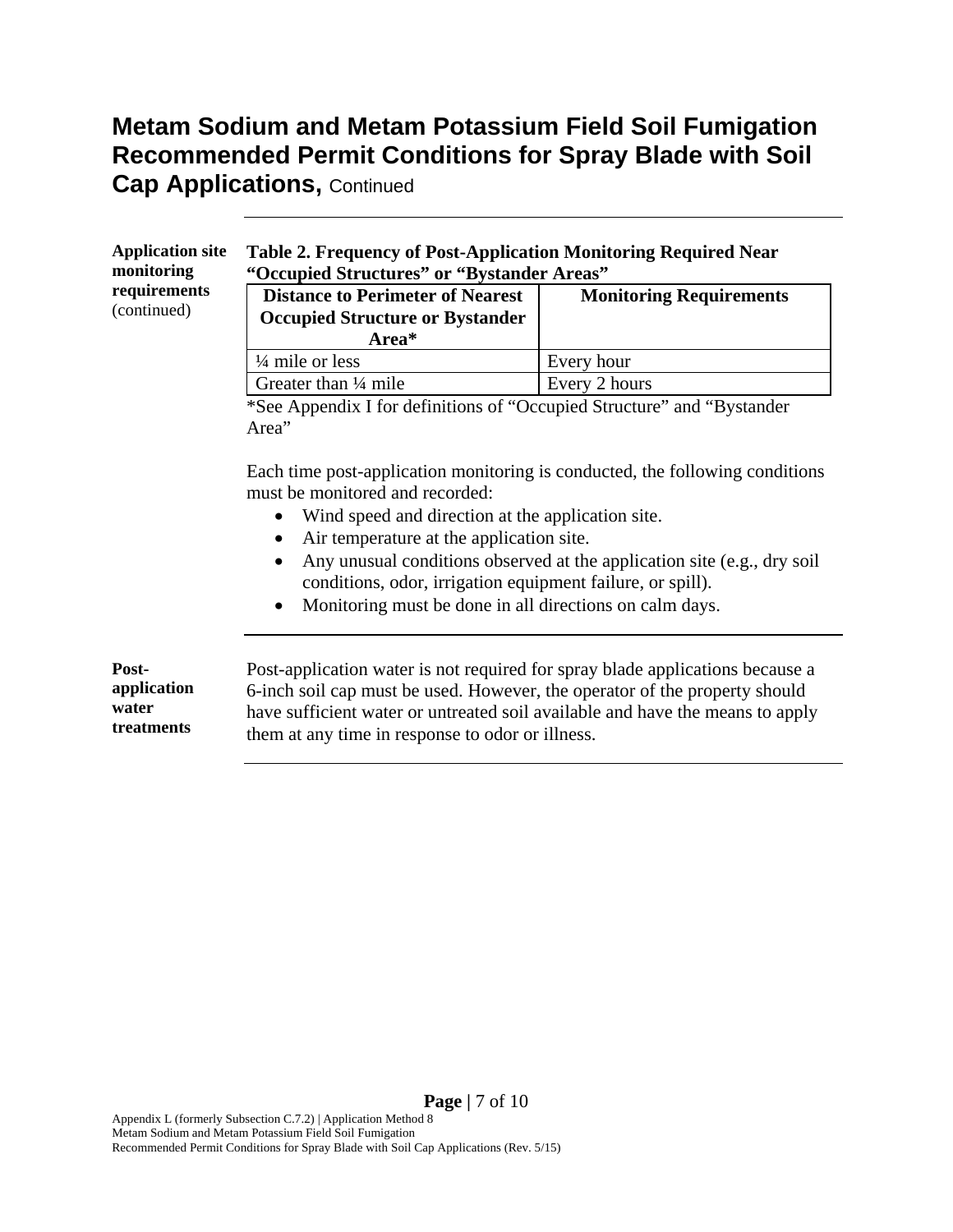#### **Appendix I: Definitions**

**Application:** Activities required to incorporate metam sodium, metam potassium, or dazomet into the prepared soil. Applying additional water to the treated soil in order to suppress offsite movement of MITC is not part of the application process.

**Bystander Area:** An area typically used or visited by people, such as parks, playgrounds, lakes, reservoirs, bus stops, and other similar areas, or other areas identified by the CAC.

**Calm Day:** Day when wind speeds are forecasted to drop below 5 miles per hour and/or when field observation confirms the same.

**Drench Application:** Application is made to pre-formed beds or to rows, using low-pressure (30–35 pounds per square inch) booms with nozzles <12 inches above the top of the beds.

**MITC:** Methyl isothiocyanate. A breakdown product of metam sodium, metam potassium, and dazomet.

**Offsite Movement Suppression Requirement:** Written procedures that will provide an adequate emergency response in the event MITC odors from metam sodium, metam potassium, or dazomet are detected away from the application site, or symptoms are reported. The plan provides instructions on response procedures to cooperators and employees involved in metam sodium, metam potassium, and dazomet applications. This requirement is separate from the post-application water treatment requirements.

**Occupied Structure**: A structure that is, will be, or may be occupied at any time during the application and/or buffer-zone period. This includes living and working areas that are associated with the structure (e.g., yard, garden). Homes occupied by the property owner or permittee are excluded from this definition.

**Ozone Nonattainment Area:** An area designated in Title 40, Code of Federal Regulations section 81.305 for the purpose of air quality planning within the chart titled "California – Ozone (1-Hour Standard)."

**Post-Application Water Treatment:** Required water that is applied following completion of an application of MITC for the purpose of inhibiting offgassing from treated soils. Each post-application water treatment must be applied following the constraints pertaining to post-application timing, quantity, rate, and duration as listed in the post-application requirements section of the Recommended Permit Conditions.

**Power Mulcher Application**: Metam is sprayed on or injected under the soil surface immediately in front of a power driven mulcher. The treated soil is mulched with untreated soil at a depth set to where pest control is desired and immediately compressed by a soil-compacting device.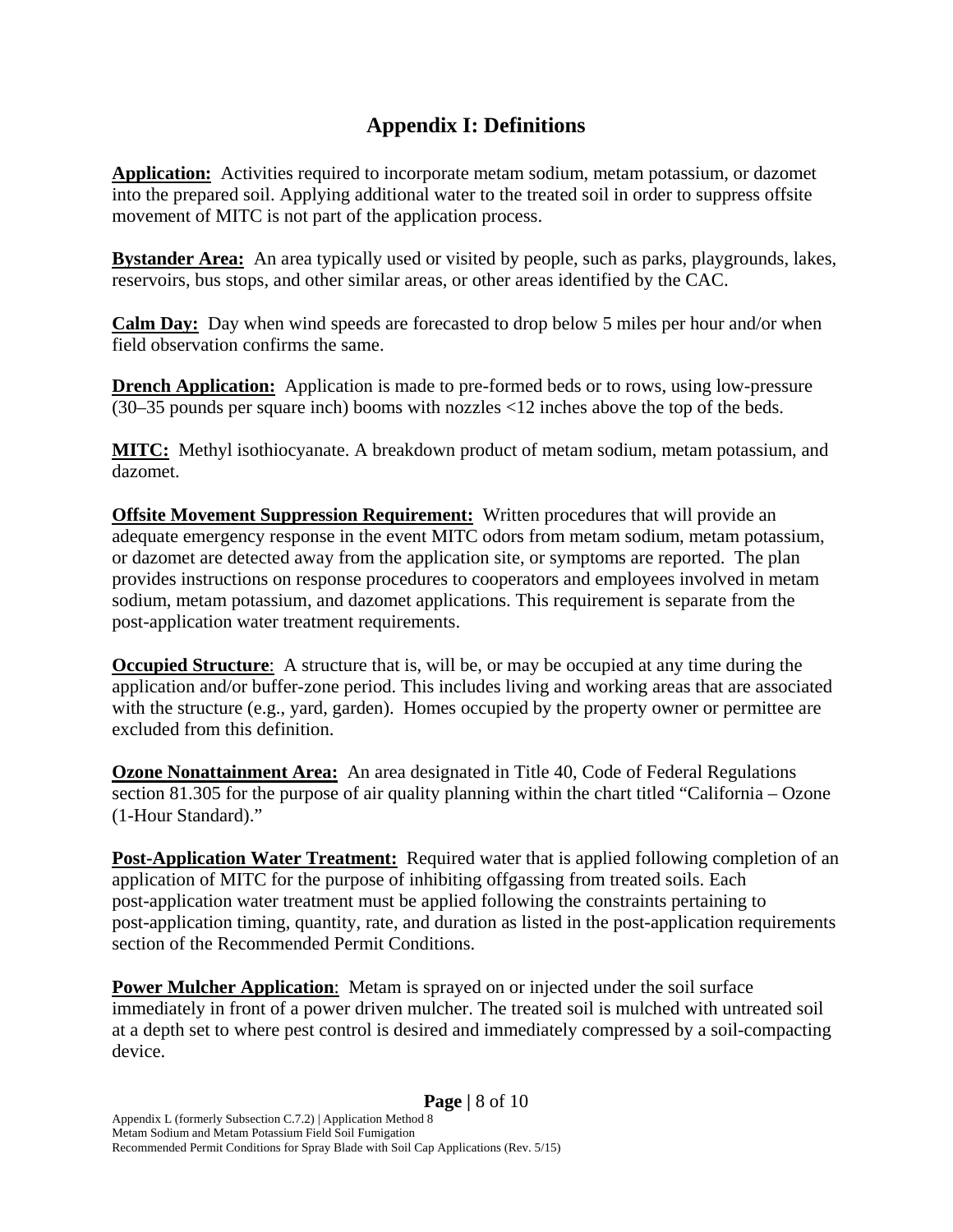**Rod Bar Application:** Backward-facing hollow tube (rod) attached to a metal blade-like horizontal bar. The rod bar is designed to operate under the surface of pre-formed beds, dispersing metam through holes spaced ½–1 inch linearly along the entire length of the bar. The application is immediately followed by a bed shaper or solid press rollers that compact the soil over the treated area. The rod bar application method is a variation of the shank injection method described on metam sodium and metam potassium product labels. As such, follow the product label requirements for shank injection applications when using the rod bar application method.

**Rotary Tiller Application:** Metam is sprayed on or injected under the soil surface immediately in front of a power driven tiller. The treated soil is tilled with untreated soil at a depth set to where control is desired and immediately compressed by a soil-compaction device.

**School:** An institution for the instruction of children from kindergarten through high school. Also included are day care centers and preschools, as defined in the California Health and Safety Code section 1596.76. *"Day care center" means any child day care facility other than a family day care home, and includes infant centers, preschools, extended day care facilities, and schoolage child care centers.* This excludes family home day care. (Users can find day care centers in their area by going to the following website: https://secure.dss.ca.gov/CareFacilitySearch/. Search by ZIP code, city, or county to find the names and addresses of the following child care centers in a specific area.)

**Soil Capping Application:** Following a metam sodium or metam potassium band treatment, a minimum of 6 inches of untreated soil is placed over the band.

**Spray Blade Application:** An 8–14 inch horizontal "V"-shaped blade designed to operate under the soil surface with one or two backward-facing spray nozzles placed under the leading edge. The blade is placed 1–4 inches below the soil surface and the resulting subsurface band is further covered with disk-hillers immediately following to form a minimum 6-inch protective cap over the treated band.

**Page |** 9 of 10